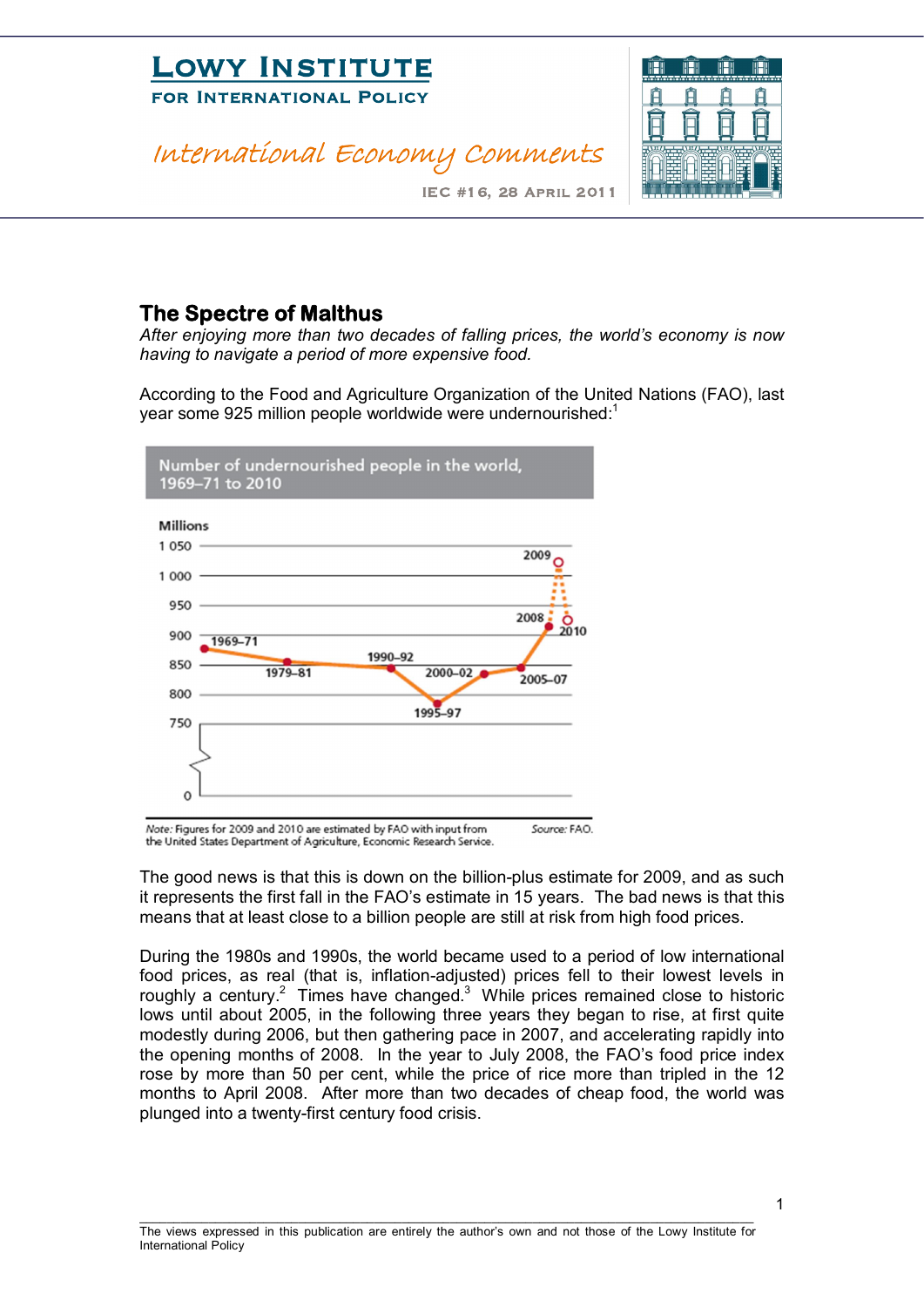## **LOWI INSTITUTE**<br>FOR INTERNATIONAL POLICY FOR INTERNATIONAL POLICE

#### International Economy Comments



IEC #16, 28 April 2011



Source: Chart 2 in Helbling and Roache, *Rising prices on the menu: Higher food prices may be here to stay*. (2011)

The consequences were profound. Panic buying by key importers and the imposition of food export restrictions by at least 30 countries produced major dislocations in international grain markets, especially the market for rice. Economists estimated that higher prices may have pushed more than 100 million people into severe poverty.<sup>4</sup> By June 2008, more than 30 countries had experienced some form of social unrest or political protest linked to high food prices, sufficient in at least one case to topple a government.

The onset of the global financial crisis provided some relief, as food prices, along with commodity prices more generally, fell back from their mid-2008 highs. But this was offset by the damage to food affordability created by lost income and jobs. Moreover, the relief proved to be only temporary. After stabilising in the first half of 2010, prices surged once more in the second half of last year, and continued rising into early 2011. By March this year, the FAO's food price index was up 37 per cent on its March 2010 value and was also above its June 2008 peak. The 2010-11 food price spike has been more broadly based than its 2008 predecessor, with big price increases for maize, wheat, soybeans and sugar, although other commodities, in particular rice, have seen a much more modest period of price increases this time around.

 $\mathfrak{p}$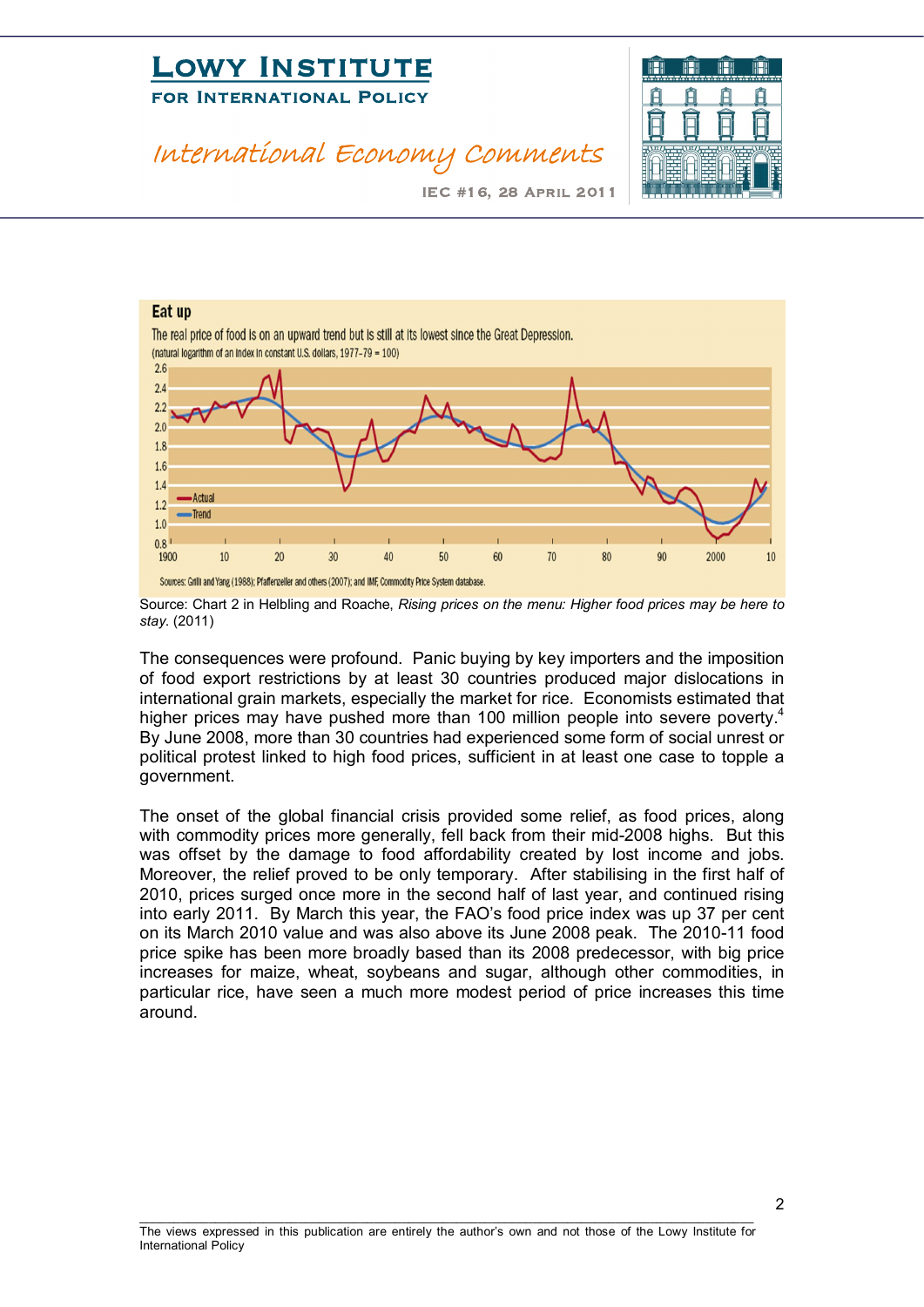### **LOWI INSTITUTE**<br>FOR INTERNATIONAL POLICY FOR INTERNATIONAL POLICE

#### International Economy Comments



IEC #16, 28 April 2011



Source: http://www.fao.org/worldfoodsituation/wfs-home/foodpricesindex/en/

World Bank economists estimate that the food price rises between June and December 2010 were large enough to have pushed maybe 44 million more people into extreme poverty.<sup>5</sup> In addition, some observers have also given food prices an important supporting role in explaining the recent political and social turmoil in the Middle East and North Africa. More generally, it is estimated that increases in international food prices lead to a significant increase in the incidence of antigovernment demonstrations, riots and civil conflict in low-income countries.<sup>6</sup>

The post-2005 rise in the price of food has conjured forth once more the spectre of the Reverend Thomas Robert Malthus. <sup>7</sup> In 1798, Malthus published *An Essay on the Principle of Population* in which he made his now famous prediction that agricultural productivity would fail to keep pace with population growth. Since then, Malthus's name has become inextricably tied to the fear that a growing world population would eventually exceed the planet's capacity to feed it. This despite the fact that Malthus turned out to be writing at a time shortly before a series of major developments – the acceleration of the industrial revolution, a dramatic expansion of international trade, the emergence of new agricultural producers in North America, Argentina and Australia, and the onset of the demographic transition – would allow a procession of countries, led by his own, to break free from the 'Malthusian trap' he had just identified.

Fears about Malthusian-style constraints to growth have since been a recurring phenomenon, as has their eventual failure to play out as the pessimists have predicted. $8\,$  So, for example, they re-emerged in the late 1960s and early 1970s, when the world experienced a period of rising nominal and real food prices. Then, thanks in large part to the Green Revolution, rising world agricultural productivity allowed food output to run comfortably ahead of population growth, and food prices